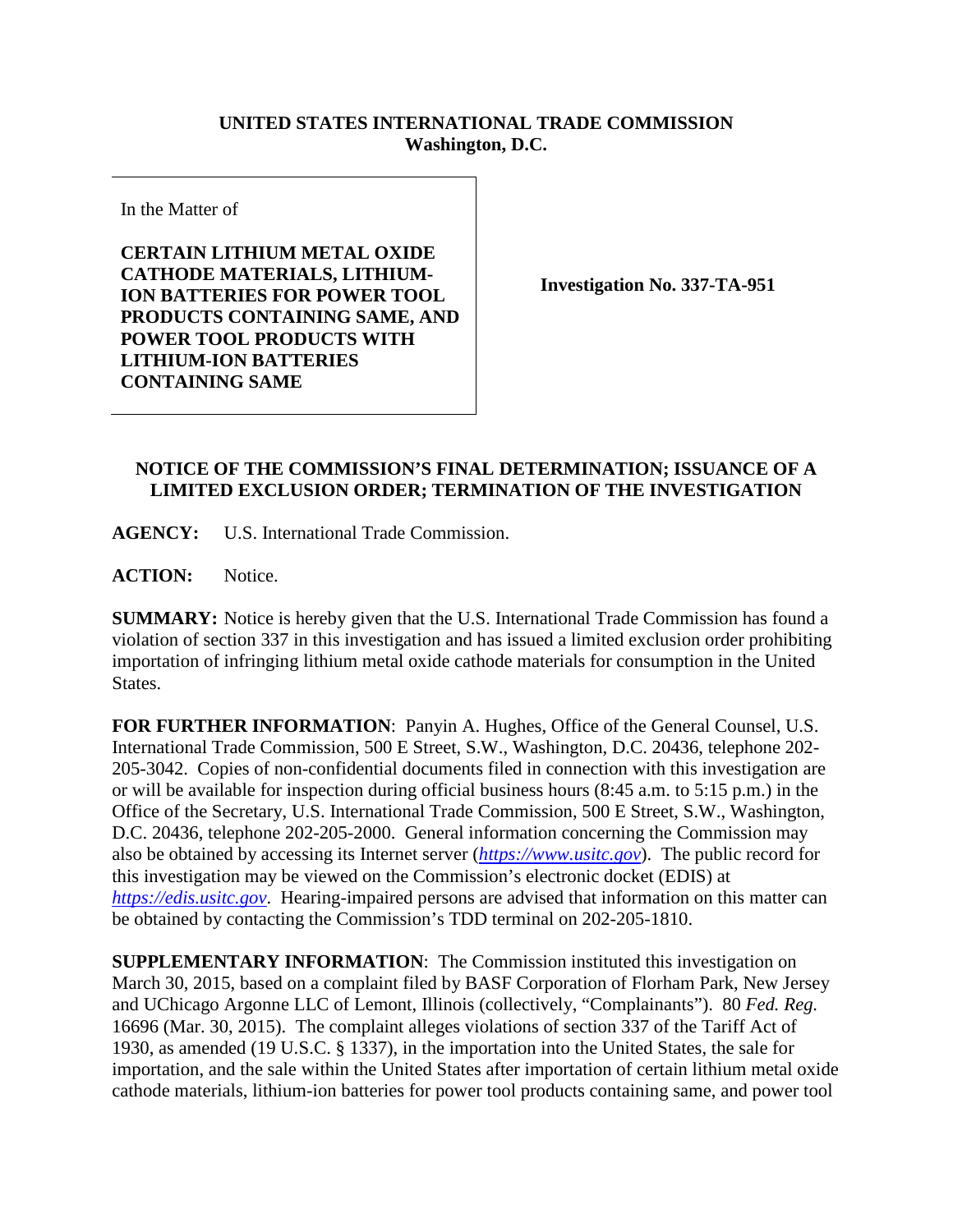products with lithium-ion batteries containing same by reason of infringement of one or more of claims 1-4, 7, 13, and 14 of U.S. Patent No. 6,677,082 ("the '082 patent") and claims 1-4, 8, 9, and 17 of U.S. Patent No. 6,680,143 ("the '143 patent"). *Id.* The notice of investigation named the following respondents: Umicore N.V. of Brussels, Belgium; Umicore USA Inc. of Raleigh, North Carolina (collectively, "Umicore"); Makita Corporation of Anjo, Japan; Makita Corporation of America of Buford, Georgia; and Makita U.S.A. Inc. of La Mirada, California (collectively, "Makita"). *Id.* The Office of Unfair Import Investigations is a party to the investigation.

On November 5, 2015, the ALJ granted a joint motion by Complainants and Makita to terminate the investigation as to Makita based upon settlement. *See* Order No. 32 (Nov. 5, 2015). The Commission determined not to review. *See* Notice (Nov. 23, 2015).

On December 1, 2015, the ALJ granted an unopposed motion by Complainants to terminate the investigation as to claim 8 of the '082 patent. *See* Order No. 35 (Dec. 1, 2015). The Commission determined not to review Order No. 35. *See* Notice (Dec. 22, 2015).

On February 29, 2016, the ALJ issued his final ID, finding a violation of section 337 by Umicore in connection with claims 1-4, 7, 13, and 14 of the '082 patent and claims 1-4, 8, 9, and 17 of the '143 patent. Specifically, the ID found that the Commission has subject matter jurisdiction, *in rem* jurisdiction over the accused products, and *in personam* jurisdiction over Umicore. ID at 10-11. The ID found that Complainants satisfied the importation requirement of section 337 (19 U.S.C. § 1337(a)(1)(B)). *Id.* at 9-10. The ID found that the accused products directly infringe asserted claims 1-4, 7, 13, and 14 of the '082 patent; and asserted claims 1-4, 8, 9, and 17 of the '143 patent, and that Umicore contributorily infringes those claims. *See* ID at 65-71, 83-85. The ID, however, found that Complainants failed to show that Umicore induces infringement of the asserted claims. *Id.* at 79-83. The ID further found that Umicore failed to establish that the asserted claims of the '082 or '143 patents are invalid for lack of enablement or incorrect inventorship. ID at 118-20. The ID also found that Umicore's laches defense fails as a matter of law (ID at 122-124) and also fails on the merits (ID at 124-126). Finally, the ID found that Complainants established the existence of a domestic industry that practices the asserted patents under 19 U.S.C. § 1337(a)(2). *See* ID at 18, 24.

On March 14, 2016, Umicore filed a petition for review of the ID and a motion for a Commission hearing. Also on March 14, 2016, the Commission investigative attorney ("IA") petitioned for review of the ID's finding that a laches defense fails as a matter of law in section 337 investigations. Further on March 14, 2016, Complainants filed a contingent petition for review of the ID. On March 22, 2016, the parties filed responses to the petitions for review.

On April 8, 2016, 3M Corporation ("3M") filed a motion to intervene under Commission Rule 210.19. 3M requested that the Commission grant it "with full participation rights in this Investigation in order to protect its significant interests in the accused materials."

On May 11, 2016, the Commission determined to review the final ID in part. 81 *Fed. Reg.* 30548-50 (May 17, 2016). Specifically, the Commission determined to review (1) the ID's contributory and induced infringement findings; (2) the ID's domestic industry findings under 19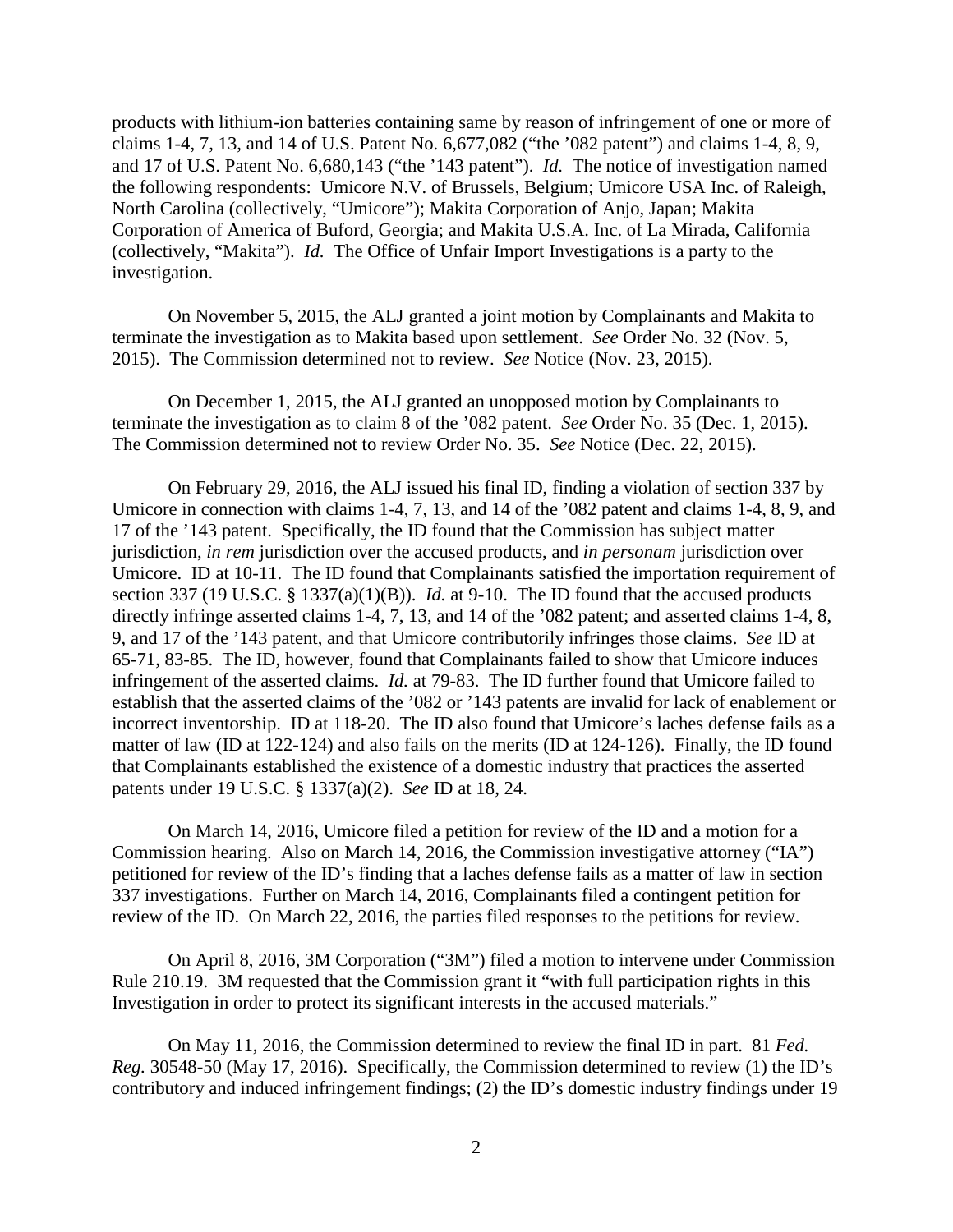U.S.C. § 1337(a)(3)(C); and (3) the ID's findings on laches. The Commission determined to deny 3M's motion to intervene, but stated that it would consider 3M's comments in considering remedy, bonding and the public interest this investigation if a violation of Section 337 is found. Pursuant to Commission rule 210.45 (19 C.F.R. § 210.45), Umicore's request for a Commission hearing was granted.

The Commission requested the parties to brief their positions on the issues under review with reference to the applicable law and the evidentiary record, and posed specific briefing questions. On May 23, 2016, the parties filed submissions to the Commission's questions. On June 3, 2016, the parties filed responses to the initial submissions. Interested public entities, including 3M and the Belgian Ambassador also submitted comments on the public interest.

On August 2, 2016, Complainants filed a motion pursuant to 19 C.F.R. § 210.15(a)(2) and 19 C.F.R. § 210.38(a) for the Commission to reopen the record in this Investigation to admit a July 6, 2016 news article that allegedly includes statements by Umicore Greater China Senior Vice President Chuxian Feng as to this investigation. On August 11 & 12, 2016, Umicore and the IA filed respective oppositions to the motion. The Commission has determined to deny Complainants motion to reopen the record.

The Commission was interested in hearing presentations concerning the appropriate remedy (if any) and the effect that such remedy would have upon the public interest. The Commission invited Government agencies, public-interest groups, and interested members of the public to make oral presentations on the issues of remedy and the public interest. The Commission held a public hearing on Thursday, November 17, 2016, in the USITC Main Hearing Room. The hearing was limited to the issues of laches, contributory infringement, and the public interest. The hearing consisted of two panels. The first panel was limited to the parties (*i.e.*, complainants, respondents, and the IA), who were given an opportunity to comment on the issues identified above. The second panel consisted of non-party witnesses on the public interest.

The Commission thanks the various entities who appeared to testify on the public interest.

Having examined the record of this investigation, including the final ID, the petitions for review, responses thereto, and all other appropriate submissions, the Commission has determined to reverse the ALJ's finding that Umicore does not induce infringement. The Commission finds that the record evidence fails to support the ALJ's finding that Umicore had a good faith belief of non-infringement. The Commission has determined to affirm the ALJ's finding that Umicore's laches defense fails on the merits. The Commission vacates and takes no position on the legal question of whether laches is an available defense at the Commission. The Commission has determined to vacate and take no position on the ALJ's finding that Complainants established the existence of a domestic industry under 19 U.S.C. § 1337(a)(3)(C) with respect to BASF.

Having found a violation of section 337 in this investigation, the Commission has determined that the appropriate form of relief is a limited exclusion order prohibiting the unlicensed entry of lithium metal oxide cathode materials that infringe one or more of claims 1